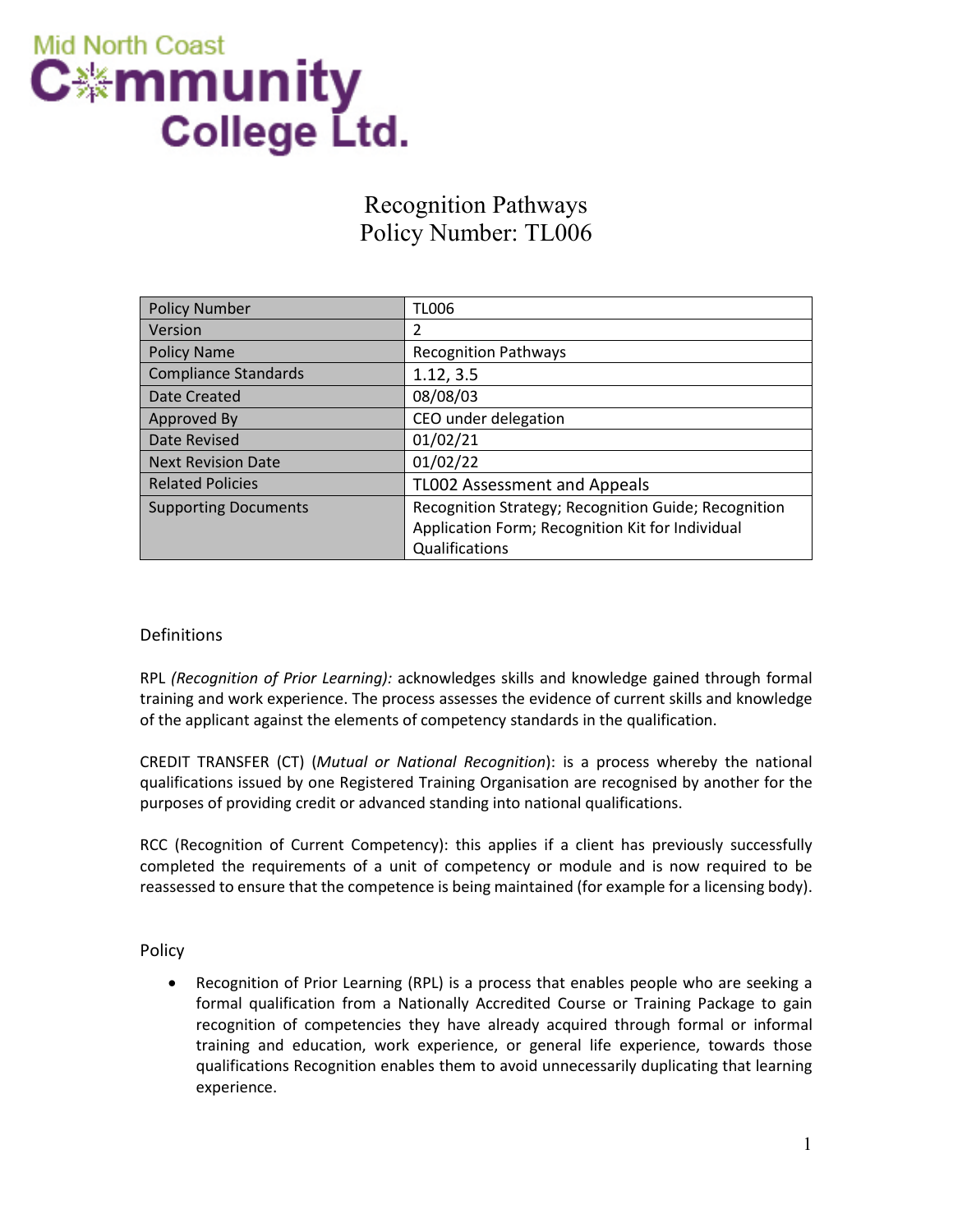- The RPL process applies to students wishing to receive advanced standing into an accredited course, to be exempt from prerequisites because of previous work or educational experience, or to combine work experience with formal education to achieve a higher accredited qualification.
- We observe the National Qualifications Framework Principles for Recognition of Prior Learning viz.
	- *Competence*: We focus on the competencies acquired not how, when or where the learning occurred
	- *Commitment*: We have a demonstrated commitment to the recognition of prior learning
	- *Access:* The process is available to all potential applicants
	- *Fairness:* The process is fair to all parties
	- *Support:* We provide adequate support to potential applicants
- We offer all students in accredited courses the opportunity to seek Recognition through a formal process that adheres to the requirements established by the accrediting authorities.
- The applicant fee is charged for the RPL, CT and RCC process, the fee will range from 30% to 60% of the equivalent training program.
- We endeavour to minimise the duration and cost of our RPL process to applicants and to provide adequate information and support to assist them to gather reliable evidence in support of their claim.
- Recognition of Prior Learning is granted by a duly qualified Assessor who must have a minimum of Certificate IV in Training and Assessment qualifications along with relevant experience in the competencies being assessed.
- The Assessor requires evidence that the candidate is currently competent when assessed against the industry or enterprise competency standards specified in those accredited courses.
- That evidence can take a variety of forms, including:
	- *Completion of previous courses:* Applicants may submit documented evidence, eg; Certified copies of examination results, Certificates demonstrating successful completion of a course with the equivalent learning outcomes and underlying competencies. If this equivalence cannot be clearly identified by the documentation forwarded, further evidence is required.
	- *Other forms of evidence:* Applicant may also forward other forms of evidence to prove competence achieved through informal/formal learning or previous work/life experience, including:
	- An Interview with the Assessor
	- Direct observation (skills test) by the Assessor
	- Discussion with the supervisor/peer where learning was acquired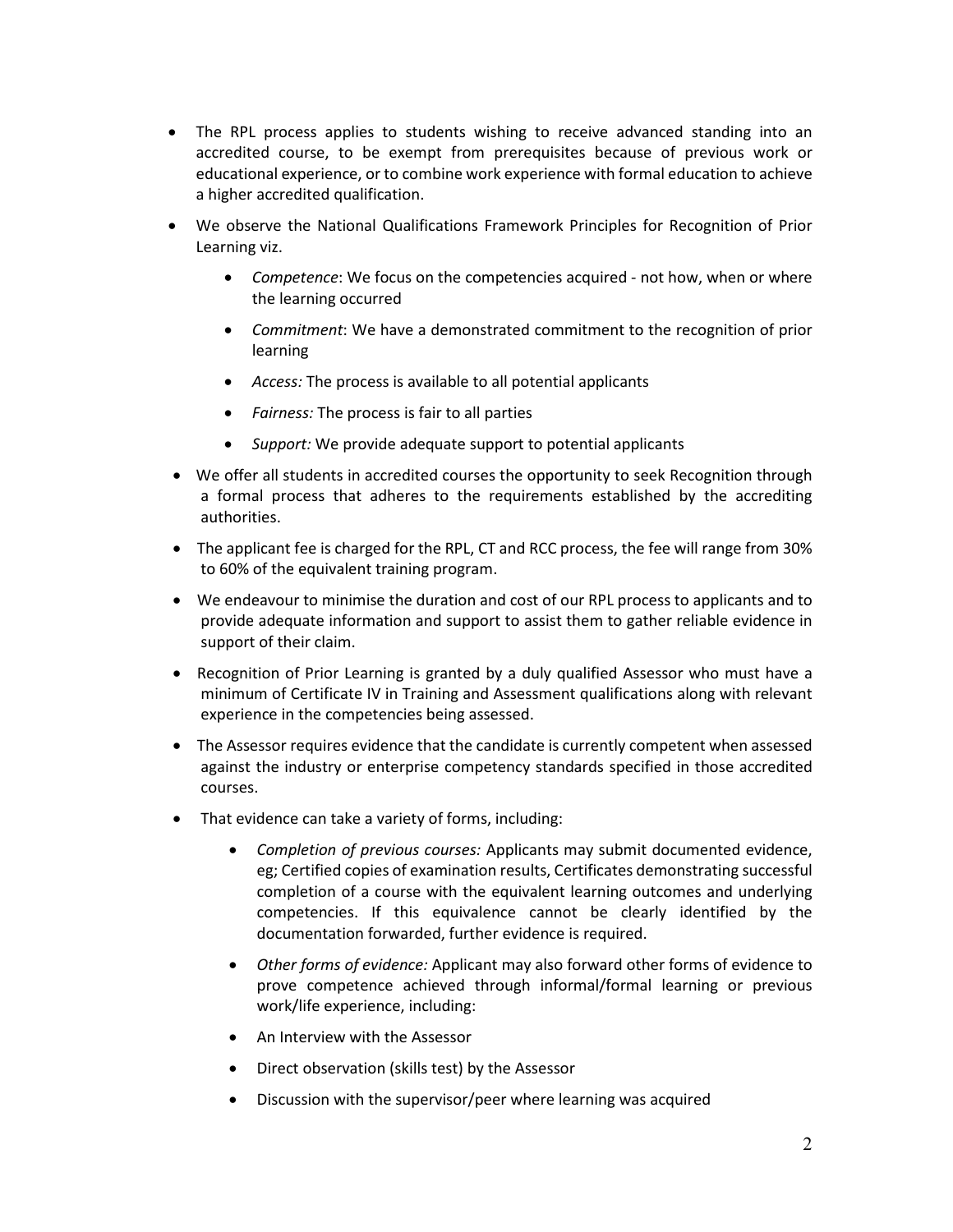- Resume/portfolio of evidence /
- Letters of reference from employers / testimonials from past clients
- Project based assessment / Examples of work but must convince the assessor that it is authentic, valid, reliable, current and sufficient.
- The Assessor is responsible for comparing the evidence forwarded against the relevant criteria, but at all times the onus is on the applicant to provide the evidence to support their claim.
- Should an applicant dispute an RPL decision an Assessment Appeals (Policy TL002) process is available.

### Procedure

RPL, CT and RCC is offered to all students enrolling in accredited courses at *SkillsLink Training*.

*SkillsLink Training* supports the recognition of prior learning, recognition of current competence and credit transfers through an accredited standard process, which is fair, transparent and consistent.

*SkillsLink Training* will recognise current AQF qualifications and statements of attainment issued by other registered training providers where there are a current endorsed alignment/mapping documents through a credit transfer.

The following procedure applies for RPL and RCC CT:

- 1. RPL is included in the Trainer Induction and in the Trainer Handbook
- 2. RPL, CT is promoted to all enrolling students via the Handbook, Website and Information Sessions
- 3. The prospective candidate contacts the Training and Compliance Manager who will provide the candidate with a Recognition Guide.
- 4. An interview with the Training and Compliance Manager is arranged to discuss the nature of the evidence required and how it might be obtained, including the costs involved in obtaining Recognition.
- 5. The candidate decides if they have some or all of the required evidence to prove competency.
- 6. The recognition Application Form is to be completed and fees paid before proceeding.
- 7. The candidate is provided with a Recognition Kit for the relevant qualification.
- 8. The candidate will provide evidence that can be used for each criterion to substantiate the claim of competency.